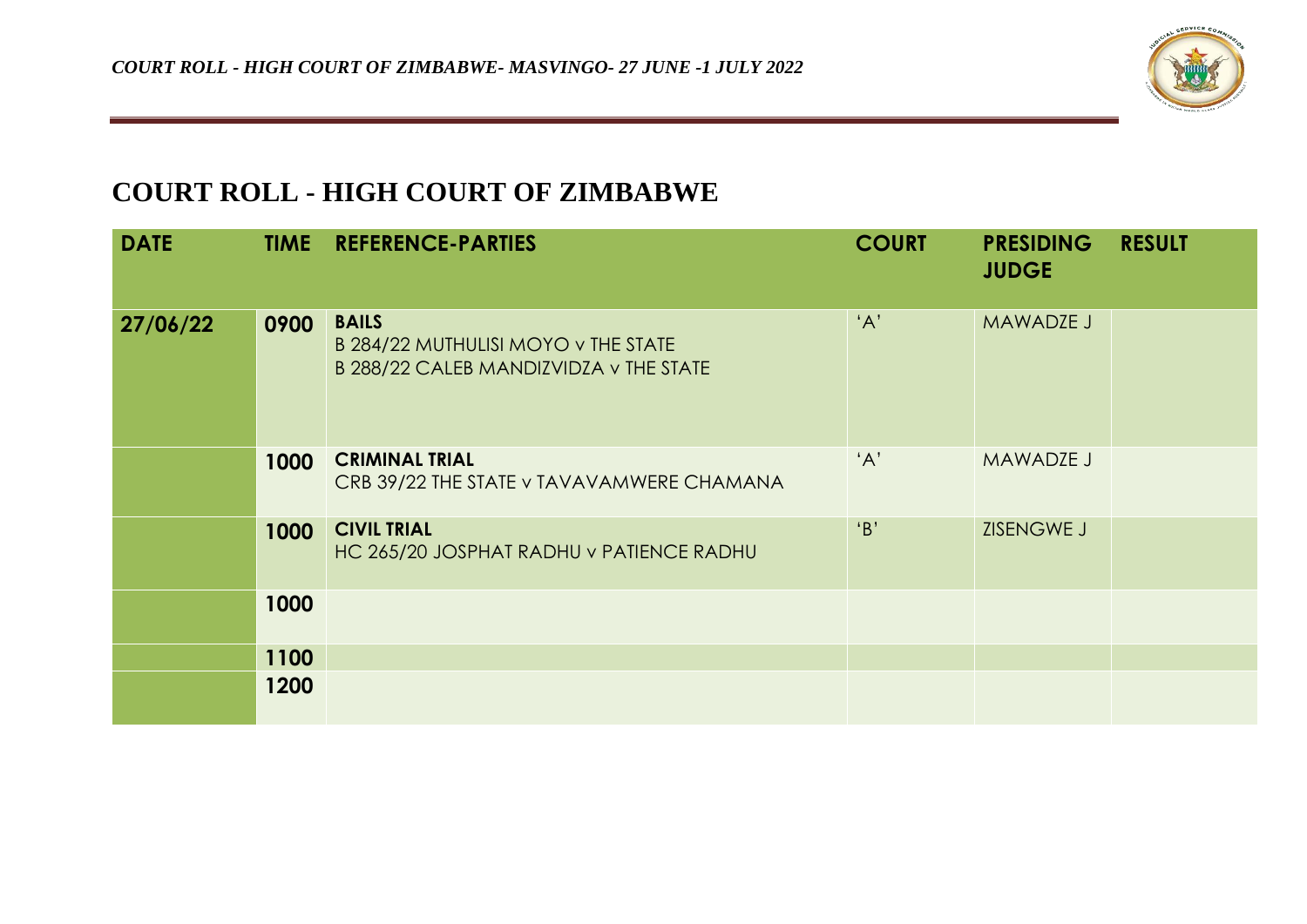

| <b>DATE</b> |      | <b>TIME REFERENCE-PARTIES</b>                                                                                 | <b>COURT</b> | <b>PRESIDING</b><br><b>JUDGE</b> | <b>RESULT</b> |
|-------------|------|---------------------------------------------------------------------------------------------------------------|--------------|----------------------------------|---------------|
| 28/06/22    | 0900 | PTC<br>HC 384/19 EDWARD KARAGA v EMILD KARAGA (NEE<br>MATONGO)                                                | 'A'          | MAWADZE J                        |               |
|             | 1000 | <b>CRIMINAL TRIAL</b><br>CRB 39/22 THE STATE v TAVAVAMWERE CHAMANA                                            | 'A'          | MAWADZE J                        |               |
|             | 1000 | <b>CIVIL TRIAL</b><br>HC 265/20 JOSPHAT RADHU v PATIENCE RADHU<br>HC 231/21 SIMBARASHE HAMA v SIBANGENI NGONO | B'           | ZISENGWE J                       |               |
|             | 1000 |                                                                                                               |              |                                  |               |
|             | 1000 |                                                                                                               |              |                                  |               |
|             | 1100 |                                                                                                               |              |                                  |               |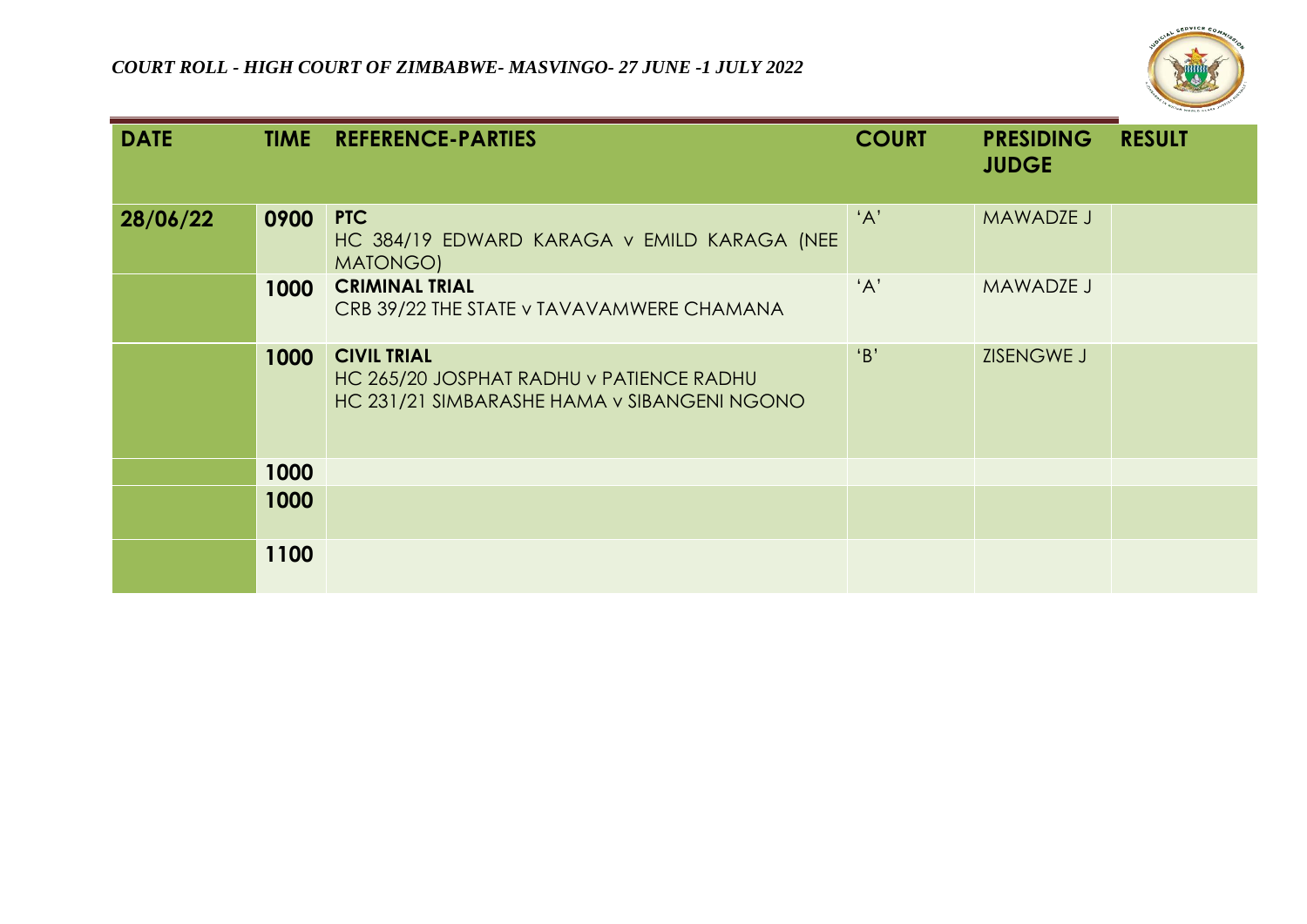

| <b>DATE</b> |      | <b>TIME REFERENCE-PARTIES</b>                                                                                                                                                                                                                                                                                                     | <b>COURT</b> | <b>PRESIDING</b><br><b>JUDGE</b> | <b>RESULT</b> |
|-------------|------|-----------------------------------------------------------------------------------------------------------------------------------------------------------------------------------------------------------------------------------------------------------------------------------------------------------------------------------|--------------|----------------------------------|---------------|
| 29/06/22    | 0930 | PTC<br>HC 206/21 KUDAKWASHE MAPONGA v MATEWE & 8 ORS                                                                                                                                                                                                                                                                              | 'A'          | <b>MAWADZE J</b>                 |               |
|             | 1000 | <b>MOTION</b><br><b>REGISTRATION</b><br>CAPP 16/22 EDWIN MBAVARIRI<br>CAPP 23/22 TSISTSI KAPITO<br><b>DIVORCES</b><br>SUM 42/22 DAIEL MAPUKUTE MUPARAGWA v CAROLINE<br>MAPUKUTE (NEE MUTSIKIWA)<br>HC 356/21 VARAIDZO TAWANDA (NEE CHIBWAURE v<br>NHAMO TAWANDA<br>HC 160/21 ANESU FAITH AMANDA HWEHWE V MICHAEL<br><b>MAFORO</b> | 'A'          | MAWADZE J                        |               |
|             | 1000 | <b>OPPOSED MATTERS</b><br>HC 306/20 EDSON GODZA v THE PROVINCIAL MINING<br><b>DIRECTOR MIDLANDS &amp; ANOR</b><br>HC 08/20 EDSON GODZA v CEPHAS MABHUNDU & 2 ORS                                                                                                                                                                  | B            | ZISENGWE J                       |               |
|             | 1415 | <b>CRIMINAL APPEALS</b><br>CA 08/22 GEORGE MADZIYA v THE STATE<br>CA 36/21 CHENGETAI MUCHENJE v THE STATE<br>CA 07/22 PROGRESS TUMBARE v THE STATE<br>CA 12/22 KUDZAI MURIMA v THE STATE<br>CA 03/22 ABEL MASHINGAIDZE v THE STATE                                                                                                | 'A'          | MAWADZE J/<br>ZISENGWE J         |               |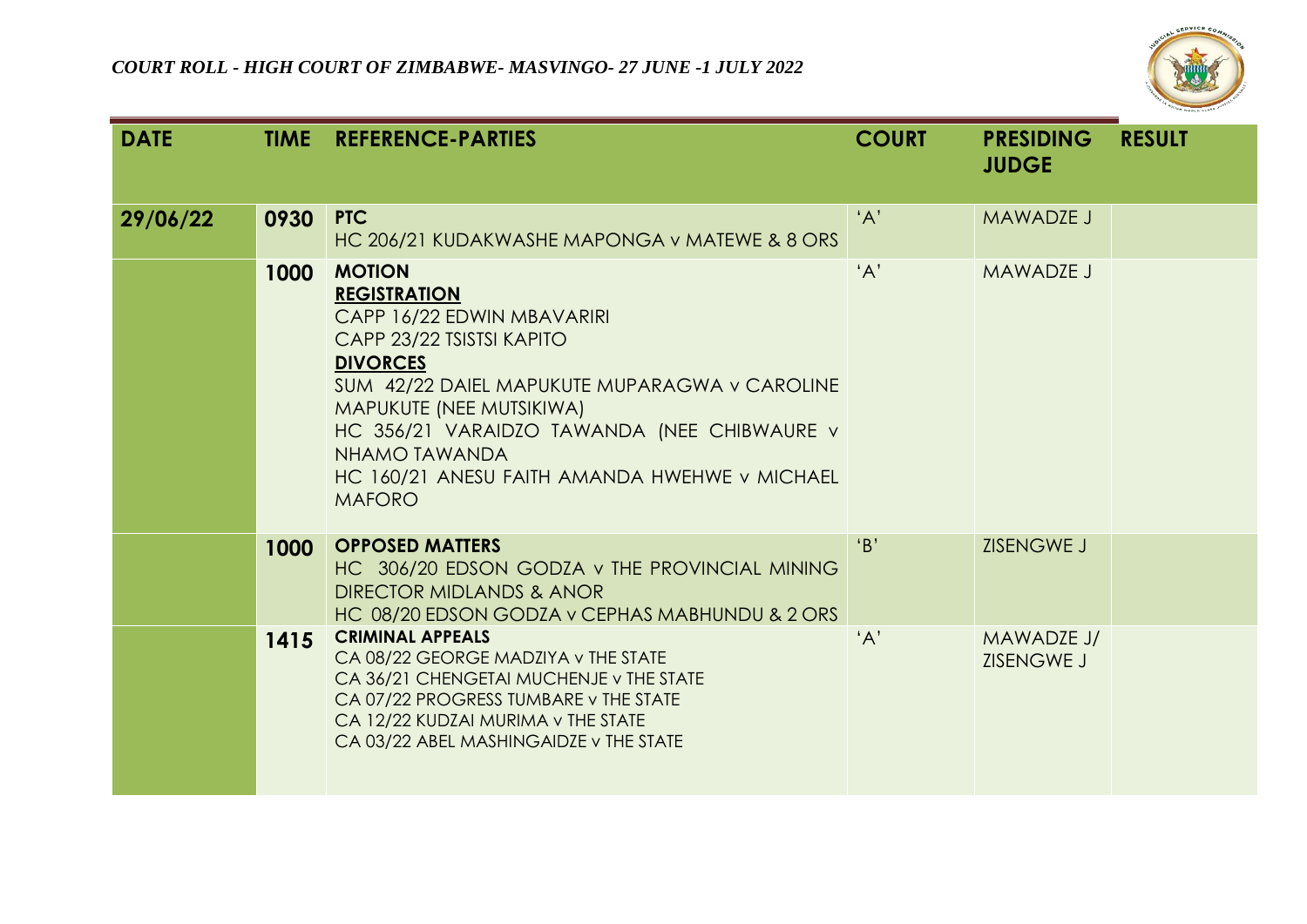

| <b>DATE</b> |              | <b>TIME REFERENCE-PARTIES</b>                                                                                                                                                          | <b>COURT</b> | <b>PRESIDING</b><br><b>JUDGE</b> | <b>RESULT</b> |
|-------------|--------------|----------------------------------------------------------------------------------------------------------------------------------------------------------------------------------------|--------------|----------------------------------|---------------|
| 30/06/22    | 0930<br>1000 | <b>PTC</b><br>TAPIWANASHE FARAI OSMOND MUGWENI v LYDIA<br><b>MUCHOVO</b><br><b>CRIMINAL TRIAL</b><br>CRB 40/22 THE STATE v TAURAI MUMBIRE<br>CRB 41/22 THE STATE v WONDERFUL RWATIRERA | 'A'          | MAWADZE J                        |               |
|             | 1000         | <b>CIVIL TRIAL</b><br>HC 172/18 SIMON CHIVERE v BRANDON CARL WIGGIL                                                                                                                    | B'           | ZISENGWE J                       |               |